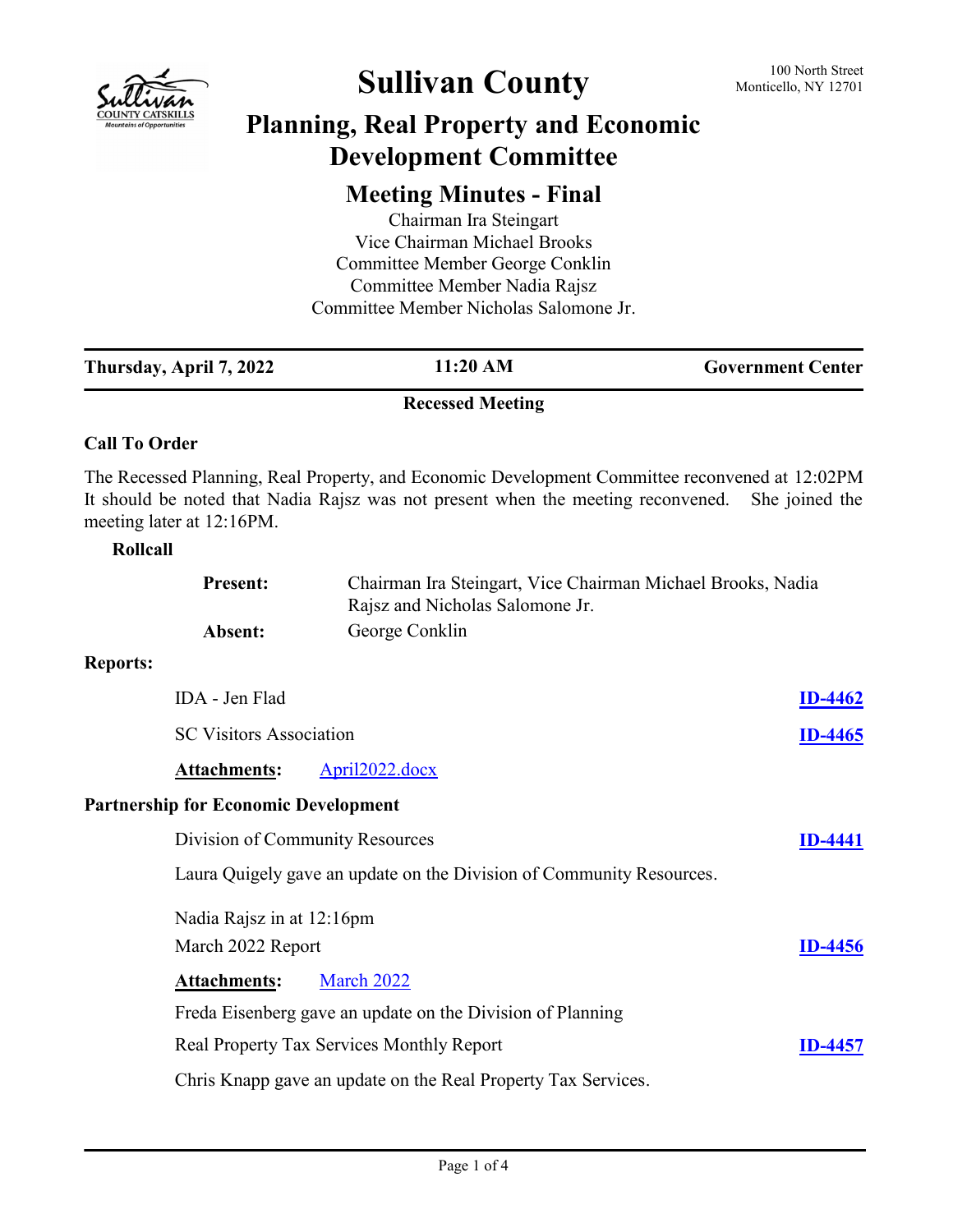| Landbank Presentation                                               | <b>ID-4493</b> |
|---------------------------------------------------------------------|----------------|
| Jill Weyer gave an update on where they are with the Landbank.      |                |
| Melinda Meddaugh gave an update on Agriculture.<br>Land Bank Update | <b>ID-4506</b> |
| <b>SCLBC County Update 2022</b><br><b>Attachments:</b>              |                |
| Agriculture                                                         | <b>ID-4494</b> |
| <b>County Treasurer</b>                                             | <b>ID-4495</b> |
| Nancy Buck gave an update on the Treasurer's Office                 |                |

#### **Public Comment**

Ken Walter made a public comment.

### **Resolutions:**

|         | TO EXECUTE AN AGREEMENT WITH SULLIVAN-WAWARSING                                              |
|---------|----------------------------------------------------------------------------------------------|
|         | RURAL ECONOMIC AREA PARTNERSHIP (REAP) ZONE BOARD                                            |
|         | A motion was made by Vice Chairman Michael Brooks, seconded by Chairman Ira                  |
|         | Steingart, that this Resolution be carried at Committee to the County Legislature meeting on |
|         | $4/21/2022$ . The motion carried by the following vote:                                      |
| Aye:    | Chairman Steingart, Vice Chairman Brooks, Committee Member Rajsz                             |
|         | and Committee Member Salomone                                                                |
| Aye:    | Chairman Steingart, Vice Chairman Brooks, Committee Member Rajsz                             |
|         | and Committee Member Salomone                                                                |
| Absent: | <b>Committee Member Conklin</b>                                                              |
| Absent: | <b>Committee Member Conklin</b>                                                              |
|         |                                                                                              |

To contract with RUPCO, Inc. as a Sub-Recipient to administer the 2021 CDBG Housing Program. **[ID-4432](http://sullivancountyny.legistar.com/gateway.aspx?m=l&id=/matter.aspx?key=1458)**

A motion was made by Committee Member Nadia Rajsz, seconded by Vice Chairman Michael Brooks, that this Resolution be carried at Committee to the County Legislature meeting on 4/21/2022. The motion carried by the following vote:

| Aye:    | Chairman Steingart, Vice Chairman Brooks, Committee Member Rajsz |
|---------|------------------------------------------------------------------|
|         | and Committee Member Salomone                                    |
| Absent: | Committee Member Conklin                                         |

To Authorize Application for Funding from the United States Department of Transportation's FY2022 Raise Grant Program to Advance Build Out of the Sullivan O&W Rail Trail. **[ID-4447](http://sullivancountyny.legistar.com/gateway.aspx?m=l&id=/matter.aspx?key=1473)**

A motion was made by Vice Chairman Michael Brooks, seconded by Committee Member Nicholas Salomone Jr., that this Resolution be carried at Committee to the County Legislature meeting on 4/21/2022. The motion carried by the following vote: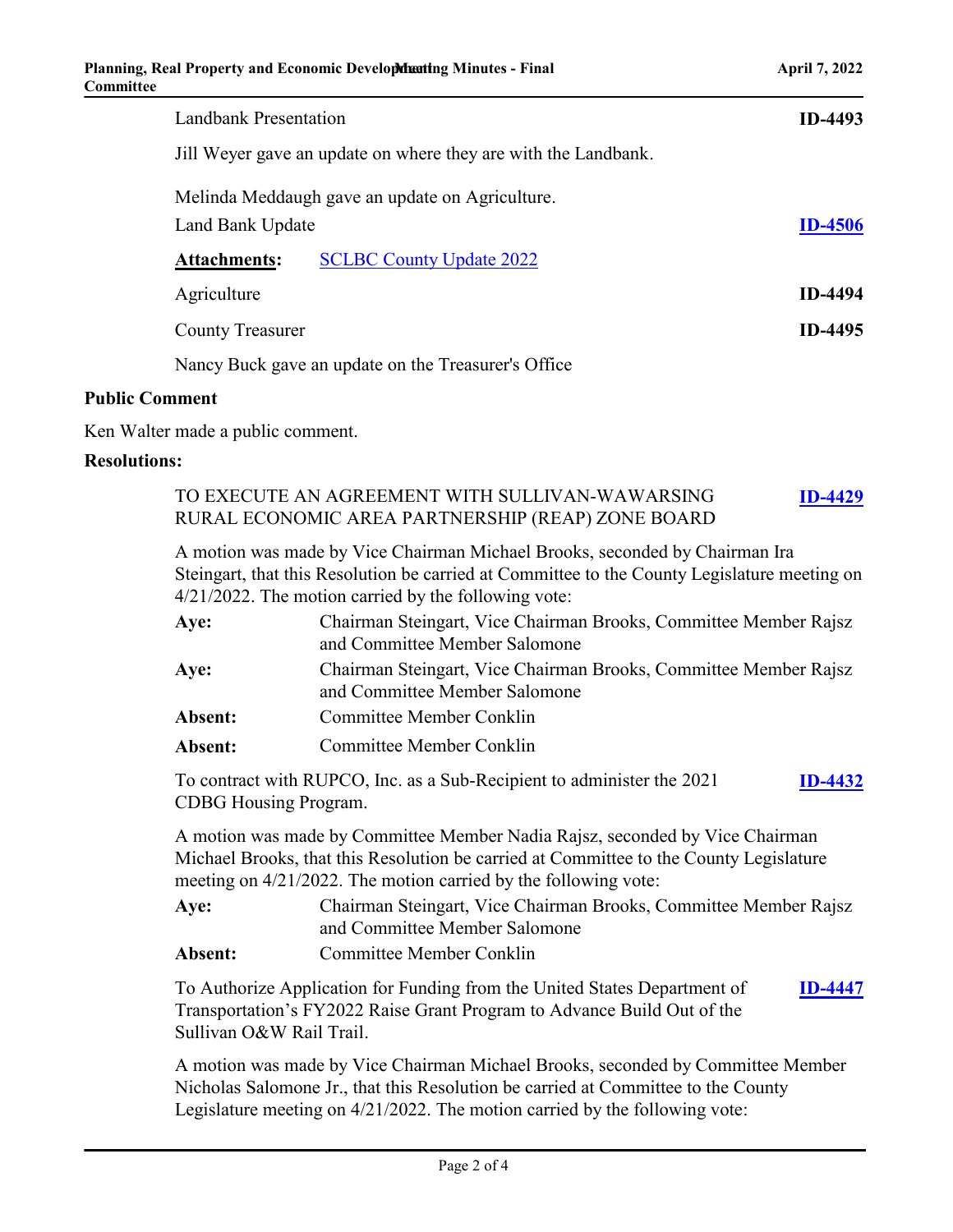| Aye:                                                                                                                                                                                                                                         | Chairman Steingart, Vice Chairman Brooks, Committee Member Rajsz<br>and Committee Member Salomone |  |  |  |
|----------------------------------------------------------------------------------------------------------------------------------------------------------------------------------------------------------------------------------------------|---------------------------------------------------------------------------------------------------|--|--|--|
| Absent:                                                                                                                                                                                                                                      | <b>Committee Member Conklin</b>                                                                   |  |  |  |
| To apply for a 2022 Economic Development program grant through the NYS<br><b>ID-4448</b><br>Community Development Block Grant (CDBG) Program.                                                                                                |                                                                                                   |  |  |  |
| A motion was made by Vice Chairman Michael Brooks, seconded by Committee Member<br>Nadia Rajsz, that this Resolution be carried at Committee to the County Legislature meeting<br>on $4/21/2022$ . The motion carried by the following vote: |                                                                                                   |  |  |  |
| Aye:                                                                                                                                                                                                                                         | Chairman Steingart, Vice Chairman Brooks, Committee Member Rajsz<br>and Committee Member Salomone |  |  |  |
| Absent:                                                                                                                                                                                                                                      | <b>Committee Member Conklin</b>                                                                   |  |  |  |
|                                                                                                                                                                                                                                              | Authorize Correction of Error Liberty Tax Map #106.-2-11<br><b>ID-4451</b>                        |  |  |  |
| A motion was made by Committee Member Nadia Rajsz, seconded by Vice Chairman<br>Michael Brooks, that this Resolution be carried at Committee to the County Legislature<br>meeting on 4/21/2022. The motion carried by the following vote:    |                                                                                                   |  |  |  |
| Aye:                                                                                                                                                                                                                                         | Chairman Steingart, Vice Chairman Brooks, Committee Member Rajsz<br>and Committee Member Salomone |  |  |  |
| Absent:                                                                                                                                                                                                                                      | <b>Committee Member Conklin</b>                                                                   |  |  |  |
|                                                                                                                                                                                                                                              | Authorize Correction of Error LI 106.-3-11.2<br><b>ID-4452</b>                                    |  |  |  |
| A motion was made by Committee Member Nadia Rajsz, seconded by Vice Chairman<br>Michael Brooks, that this Resolution be carried at Committee to the County Legislature<br>meeting on 4/21/2022. The motion carried by the following vote:    |                                                                                                   |  |  |  |
| Aye:                                                                                                                                                                                                                                         | Chairman Steingart, Vice Chairman Brooks, Committee Member Rajsz<br>and Committee Member Salomone |  |  |  |
| Absent:                                                                                                                                                                                                                                      | <b>Committee Member Conklin</b>                                                                   |  |  |  |
|                                                                                                                                                                                                                                              | Authorize Correction of Error LI 107.-1-1<br>$ID-4453$                                            |  |  |  |
| A motion was made by Committee Member Nadia Rajsz, seconded by Vice Chairman<br>Michael Brooks, that this Resolution be carried at Committee to the County Legislature<br>meeting on 4/21/2022. The motion carried by the following vote:    |                                                                                                   |  |  |  |
| Aye:                                                                                                                                                                                                                                         | Chairman Steingart, Vice Chairman Brooks, Committee Member Rajsz<br>and Committee Member Salomone |  |  |  |
| Absent:                                                                                                                                                                                                                                      | <b>Committee Member Conklin</b>                                                                   |  |  |  |
| Authorize Correction of Error LI 107.-1-2.2<br><b>ID-4454</b>                                                                                                                                                                                |                                                                                                   |  |  |  |
| A motion was made by Committee Member Nadia Rajsz, seconded by Vice Chairman<br>Michael Brooks, that this Resolution be carried at Committee to the County Legislature<br>meeting on 4/21/2022. The motion carried by the following vote:    |                                                                                                   |  |  |  |
| Aye:                                                                                                                                                                                                                                         | Chairman Steingart, Vice Chairman Brooks, Committee Member Rajsz<br>and Committee Member Salomone |  |  |  |

Absent: Committee Member Conklin